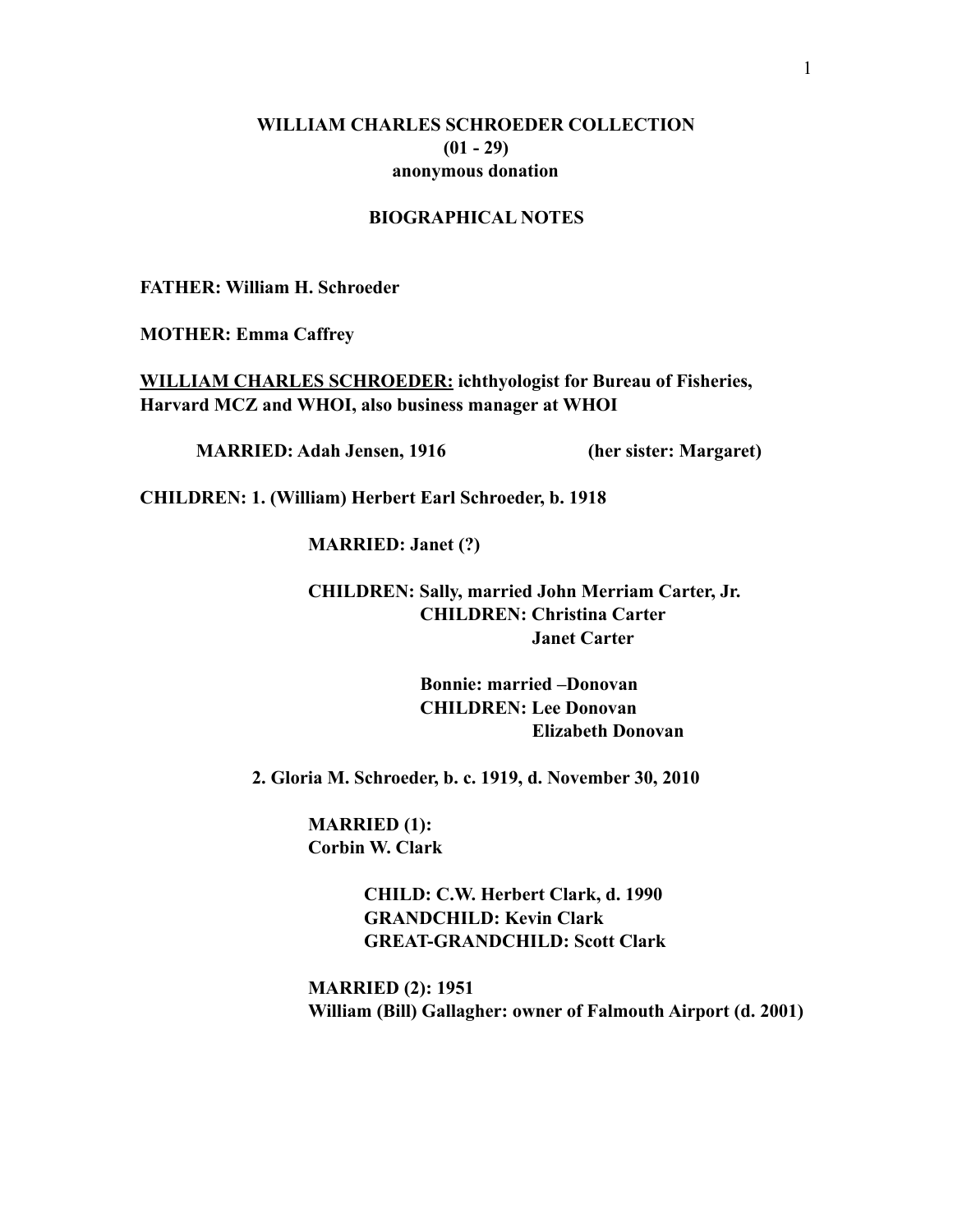# **BOX LIST:**

### **Box 1: Family Photographs**

Folder 1: Collection Register, Family Information Folder 2: PHOTOS: William C. Schroeder Folder 3: PHOTOS: William C. Schroeder and Adah (Jensen) Schroeder Folder 4: PHOTOS: William C., Adah, Herbert & Gloria Schroeder Folder 5: PHOTOS: William H. Schroeder, also Henry Falk Folder 6: PHOTOS: William H. & Emma (Caffrey) Schroeder, Emma & Herbert Folder 7: PHOTOS: Herbert Schroeder Folder 8: PHOTOS: Gloria Schroeder Folder 9: PHOTOS; Herbert and Gloria Schroeder Folder 10: PHOTOS: Family Groups and Friends Folder 11: PHOTOS: House in Newton (Massachusetts) Folder 12: PHOTOS: House in Falmouth (Massachusetts) Folder 13: PHOTOS: Sally Schroeder Folder 14: PHOTOS: Bonnie Schroeder

**Box 2: Two photo albums** featuring Herbert and Gloria Schroeder as children (c. 1918 – early 1920s)

### **Box 3: Oversized Photographs, Family and Unidentified**

Folder 1: Unidentified Photographs Folder 2: Family Letters

**Oversized Photographs** (in paper wrapping): Emma Caffrey Schroeder, Herbert Schroeder, unknown

# **Box 4: William C. Schroeder: Professional Papers, Clippings and Photos**

Folder 1: PHOTOS: Fish Research

Folder 2: Fish Tagging and Research: Clippings and Correspondence

Folder 3: Otter Trawls

Folder 4: PHOTOS: Professional Portrait

Folder 5: Professional Recognition: Letters, Announcements, Clippings, OBITUARIES

Folder 6: Professional Recognition: Periodicals with feature articles on William C. Schroeder